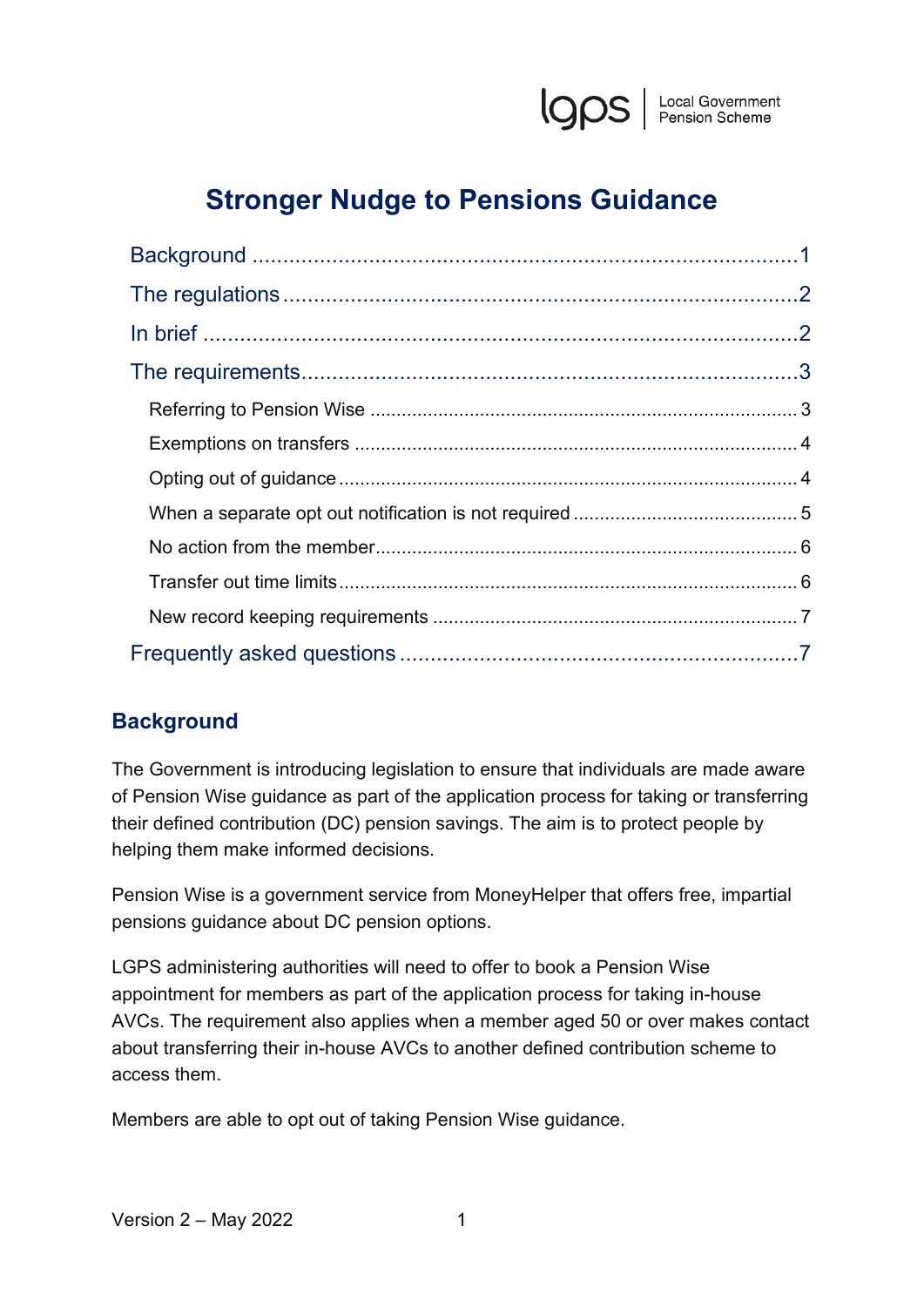# <span id="page-1-0"></span>**The regulations**

The stronger nudge requirement is introduced by the Occupational and Personal Pension Schemes (Disclosure of Information) (Requirements to Refer Members to Guidance etc) (Amendment) Regulations 2022 (SI 2022/30). In this guide, these regulations are called the Nudge Regulations.

The Nudge Regulations come into force on 1 June 2022. They amend the Occupational and Personal Pension Schemes (Disclosure of Information) Regulations 2013 (SI 2013/2734). In this guide, these regulations are called the Disclosure Regulations 2013.

The Nudge Regulations modify the Pensions Schemes Act 1993 where the requirement to nudge applies.

They apply to LGPS administering authorities in England, Wales and Scotland.

# <span id="page-1-1"></span>**In brief**

The Nudge Regulations affect LGPS members when they apply, or contact you about applying, to take or transfer their AVCs. The requirement to refer AVC members to Pension Wise:

- applies to applications you receive on or after 1 June 2022
- applies to all applications to take payment of AVCs in the LGPS
- replaces the requirement to signpost members to Pension Wise where it applies
- only applies to transfers where the member is 50 or over and transferring their AVCs to access them in another defined contribution scheme (some exemptions apply).

A member can opt out of taking guidance. Where the member is applying to take payment of their AVC in the LGPS, they will generally need to opt out in a separate communication. Members do not need to opt out of guidance in a separate communication when they apply to transfer their AVCs.

You must not proceed with an application unless you receive confirmation that the member has received guidance or opted out of receiving guidance.

In this guide, the term 'guidance' means guidance from Pension Wise.

The Nudge Regulations refer to 'any person' applying or making contact about applying to take or transfer AVCs. In this guide, we assume it is always the member that applies or makes contact.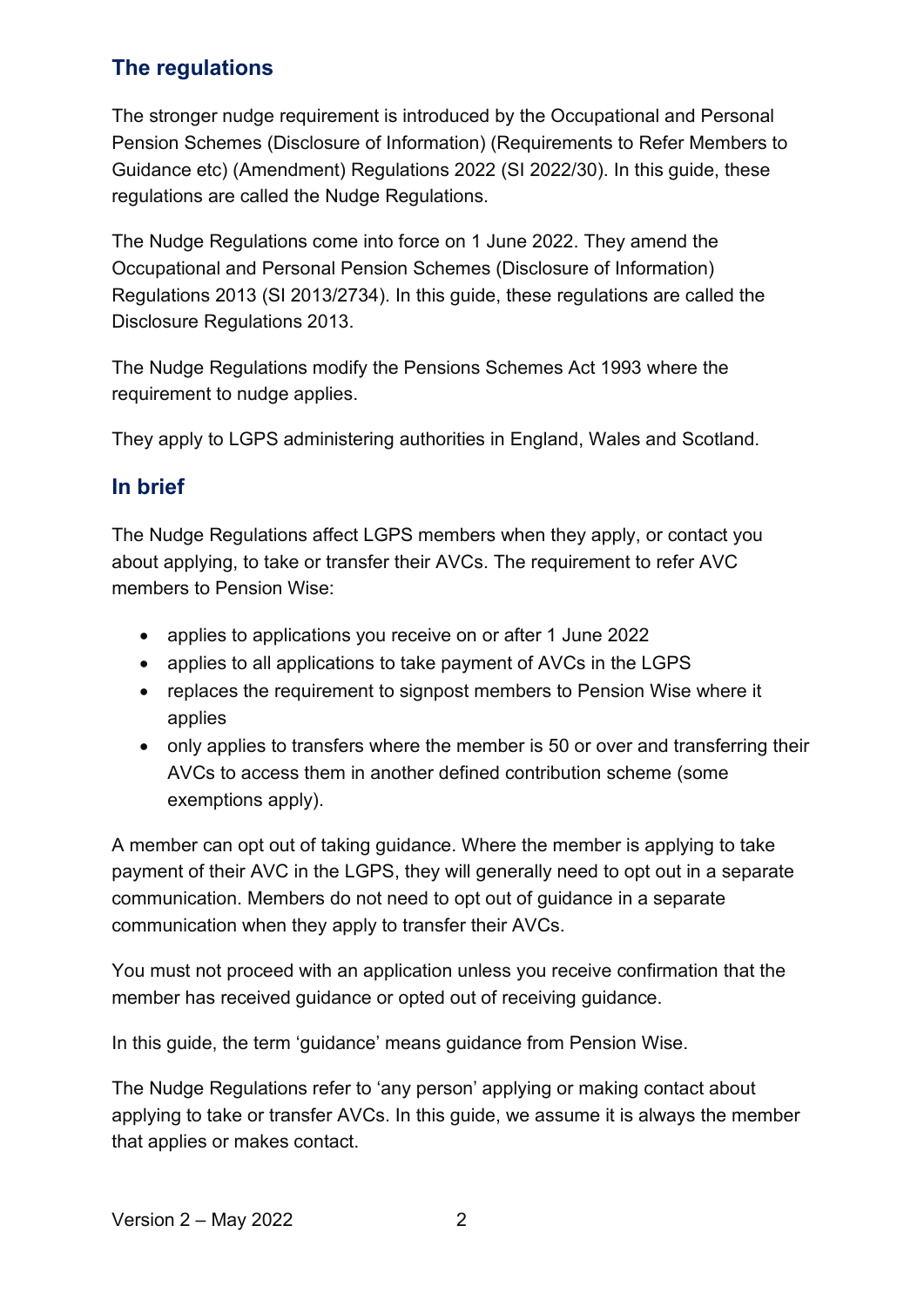# <span id="page-2-0"></span>**The requirements**

From 1 June 2022, if a member contacts you about:

- taking payment of their AVCs, or
- transferring their AVCs to another scheme,

you may need to refer them to take guidance from Pension Wise.

As part of the member's wake-up journey, you must refer members to take guidance from Pension Wise in the wake-up pack. This must be provided to members at least four months before their specified retirement date or normal pension age, whichever is earliest.

### <span id="page-2-1"></span>**Referring to Pension Wise**

You must:

- offer to book a Pension Wise appointment at a time and date and of a type that is suitable for the member. They can attend an online, face to face or telephone appointment. However, we understand Pension Wise is only offering telephone appointments currently unless a person has accessibility needs that require a face to face or video appointment.
- where the member accepts the offer, take reasonable steps to book the appointment
- provide the telephone number and website address for Pension Wise so the member can book the appointment themselves if they want to
- explain their application cannot proceed unless you receive confirmation that they have received guidance or they opt out of receiving guidance
- explain how the member can opt out of receiving guidance.

You must repeat the steps above if the member contacts you again about their application unless they confirm they have received guidance or they provide an opt out notification. Where you must deliver the nudge a further time, it may be practical to deliver it verbally over the telephone, especially if the contact from the member is by phone.

If, at any point whilst you are repeating these steps, the member confirms they have received guidance you can treat the referral as complete.

There are a specific web addresses for booking pension nudge appointments – one for pension schemes and one for members. There is also a specific telephone number that is intended for us by members only. These have been created to allow MaPS to track when appointments are booked as a result of the nudge.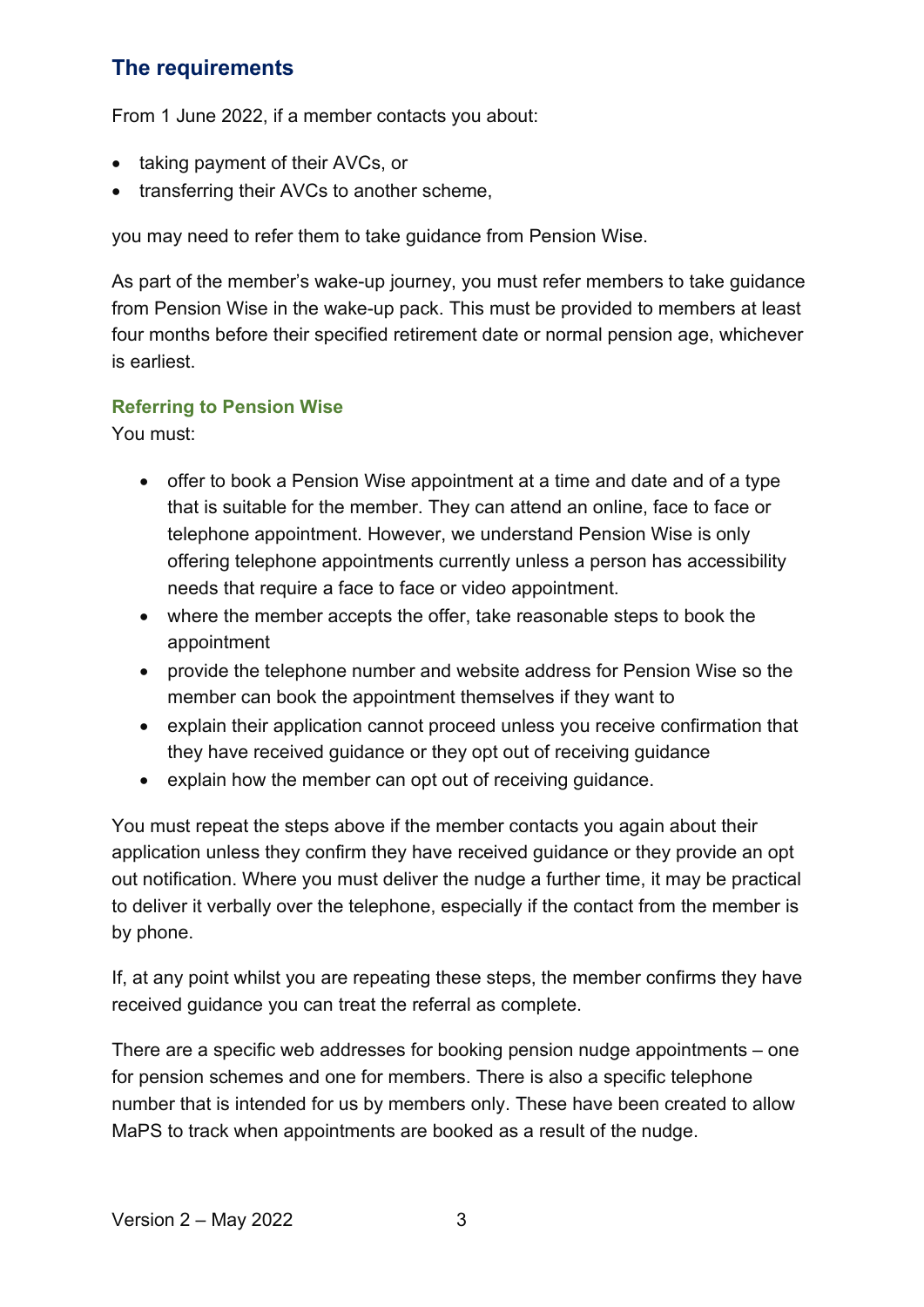### **How to book a Pension Wise appointment**

[Online tool for pension schemes](https://www.moneyhelper.org.uk/en/pensions-and-retirement/pension-wise/pension-wise-providers) 

Online tool for members: [www.moneyhelper.org.uk/nudge-public](http://www.moneyhelper.org.uk/nudge-public)

Telephone number for members: 0800 100 166

### <span id="page-3-0"></span>**Exemptions on transfers**

If a member applies to transfer, or makes contact about transferring their AVCs, you do not need to refer them to Pension Wise if any of the exemptions apply:

- the member is under the age of 50
- receiving flexible benefits is not the purpose, or one of the purposes, of the transfer eg they are transferring to consolidate their pensions
- for transfers to occupational schemes, the member confirms they have already been referred to Pension Wise by the receiving scheme in relation to the application and they have either received or opted out of taking guidance. The confirmation can be given verbally or in writing.
- the member is transferring to a personal or stakeholder pension scheme which is regulated by the Financial Conduct Authority (FCA). This is because these schemes are required to provide the Stronger Nudge under FCA rules.

The requirement to refer to Pension Wise does not apply to members entitled to a cash transfer sum who make contact about transferring their AVCs.

The Pensions Regulator (TPR) and the Department for Work and Pensions (DWP) have informed us that, in their views, the requirement does apply to pension credit members on transfer. See also the section on [Transfer out time limits.](#page-5-1)

For clarity, the requirement to refer to Pension Wise does apply to pension credit members when they apply or make contact about taking payment of their AVCs.

### <span id="page-3-1"></span>**Opting out of guidance**

The Nudge Regulations require members to opt out in a separate communication, unless one of the conditions in the [When a separate opt out notification is not](#page-4-0)  [required](#page-4-0) section is met.

The Nudge Regulations provide that an opt out notification can be given verbally or in writing. It will be up to each administering authority to decide whether to build verbal opt out notifications into their processes. If you decide you only wish to accept written opt out notifications, you will need to bear in mind that a member has the right to opt out verbally.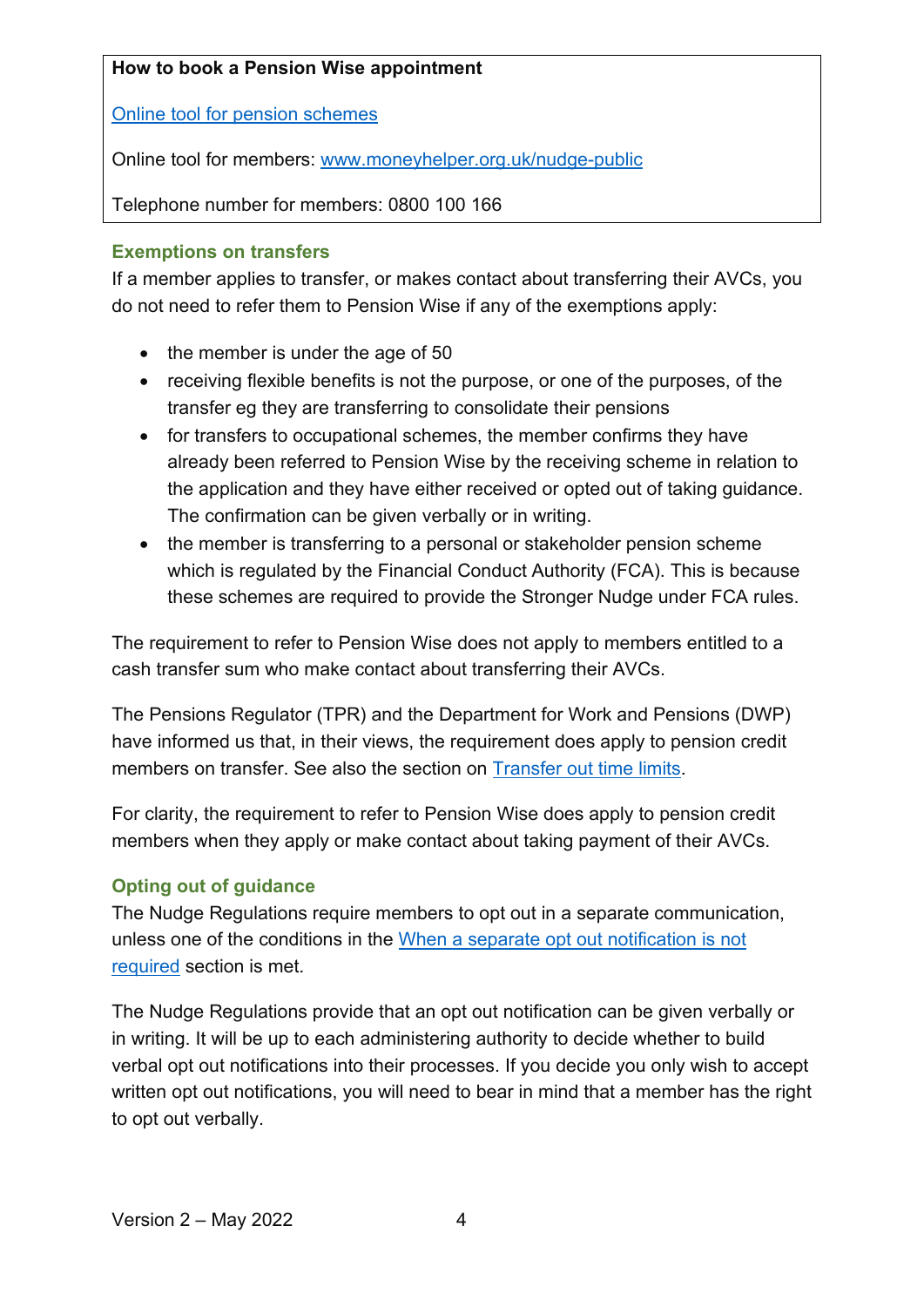Where a verbal opt out notification is made, you will need to make sure you carry out your agreed verification process and make a record of the conversation, the date and time etc and that the sole purpose of the conversation was to opt out. You will need to make it clear to members wishing to opt out by a phone call that you cannot discuss any other matter on that call.

The opt out notification must be in connection with the application or communication in relation to the application.

In their [response to the consultation on the Stronger Nudge,](https://www.gov.uk/government/consultations/stronger-nudge-to-pensions-guidance/outcome/government-response-stronger-nudge-to-pensions-guidance) DWP confirms a separate notification can be achieved by a separate digital form or postal form. We understand this to mean that as long as the opt out notification is recorded on a separate form (ie not a statement on an existing form which the member simply ticks), it does not have to be submitted separately either by post or as part of an online journey. The member can return the opt out notification alongside any other option forms relating to the application.

For clarity, administering authorities can include a Pension Wise declaration form with the option to opt out of guidance alongside an offer to book a Pension Wise appointment and any other information on options they send.

If you deliver the nudge verbally, the member will need to make a separate telephone call to opt out of guidance, where applicable.

### <span id="page-4-0"></span>**When a separate opt out notification is not required**

When a member applies to transfer their AVC, they are not required to opt out of guidance in a separate communication. We will change the AVC transfer out discharge forms to include a section on Pension Wise guidance in due course. In the meantime, you will need to make the changes to your local versions and refer the member to Pension Wise in the covering letter, where applicable.

When a member applies to take payment of their AVC, they are not required to opt out in a separate communication if one of the following applies:

- the member confirms they have received guidance from Pension Wise in the 12 months before you received the application or communication (excluding date of receipt)
- the member confirms they have received regulated financial advice in relation to their application in the 12 months before you received the application or communication (excluding date of receipt)
- the member is accessing their benefits as a serious ill health lump sum.

In our view, given that most administering authorities will refer members to Pension Wise in writing and will provide a specific Pension wise declaration form, it may be simpler to request that all members applying to take payment of their AVC opt out in

Version  $2 -$  May 2022  $\hspace{1.6cm} 5$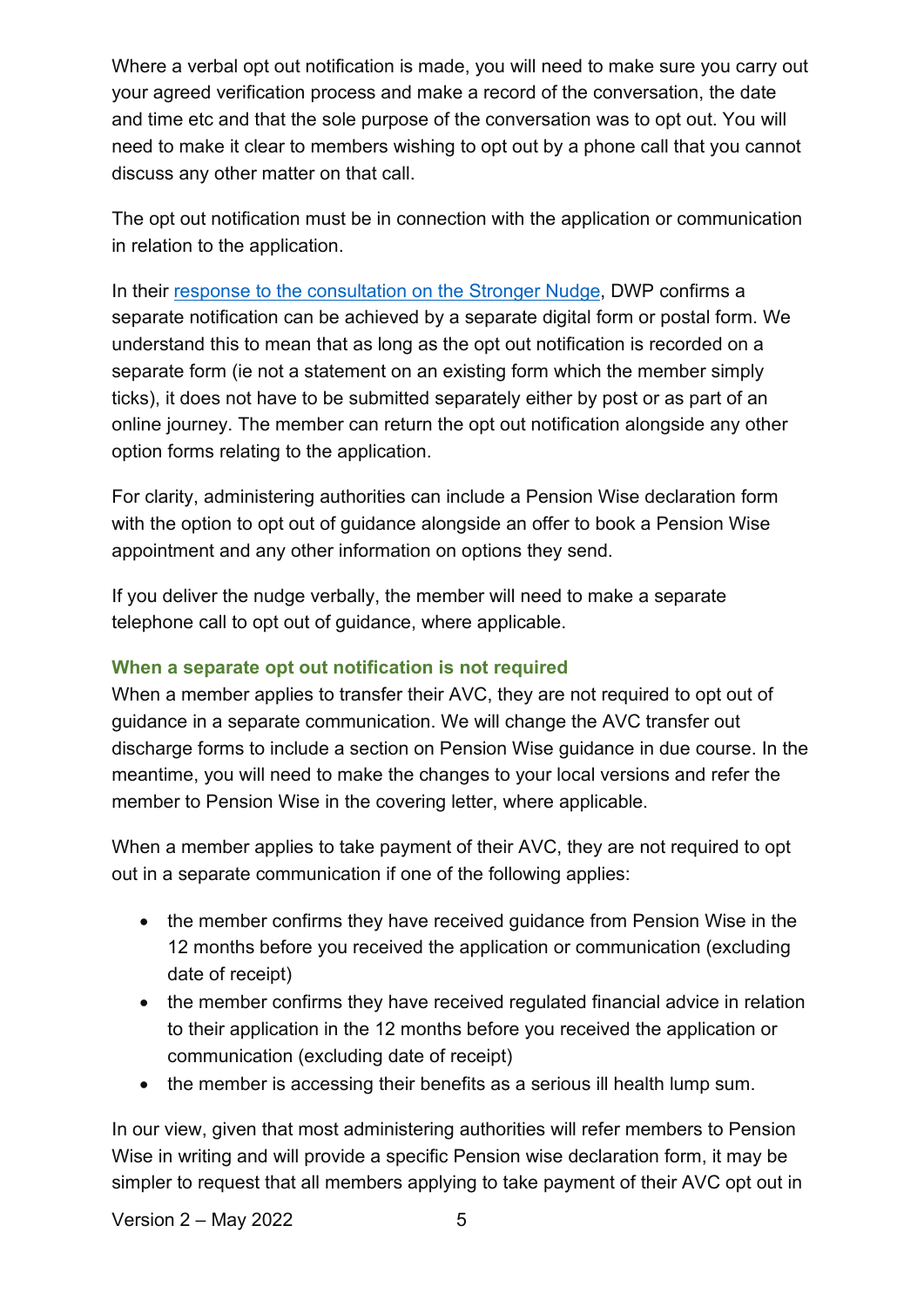a separate notification. Where a member does not opt out in a separate communication, you will need confirmation provided by the member that they meet one of the criteria above.

Serious ill health commutation is only an option for deferred members who left the LGPS before 1 April 2008 (England and Wales) or 1 April 2015 (Scotland) who are certified as having a life expectancy of less than one year. It only applies to the main scheme benefits. It does not apply to AVCs. Where it applies, the member needs to first take their AVCs in one of the permissible ways eg take the AVC as tax free cash or buy an annuity on the open market.

In our view, the Nudge Regulations do not require a member to qualify for serious ill health commutation in relation to their LGPS benefits; however, DWP has confirmed that this is the intention and, in its view, this is delivered by the Nudge Regulations.

### <span id="page-5-0"></span>**No action from the member**

You must not proceed with an application until you receive confirmation that the member has received guidance or an opt out notification in respect of the application. This does not stop you from providing further information or quotes by post or email, which could also include a Pension Wise declaration form for the member to complete to either opt out or confirm they have received guidance.

If the member does not provide you with an opt out notification or confirm they have received guidance and they contact you again about taking their AVC or transferring their AVC to another scheme to take them, you will need to go through the steps set out in [Referring to Pension Wise](#page-2-1) again.

### <span id="page-5-1"></span>**Transfer out time limits**

Where you are required to refer a member to Pension Wise, the six-month time limit for paying the transfer from the date of the application only applies if, within that period, the member confirms they have either received guidance or opted out of guidance.

If the member does not confirm they have received guidance or provided an opt out notification, then you are not required to pay the transfer within six months of the date of the application.

However, if a pension credit member applies to transfer their AVCs, the six-month time limit for payment will always apply – even where you have not received confirmation that the pension credit member has received guidance or an opt out notification. This is because new Regulation 18D(3) in the Disclosure Regulations 2013 only provides that the six-month limit is disapplied where the scheme rules state the pension credit member must also transfer out, at the same time, any AVC benefits they have built up in their own right. The LGPS does not contain this rule.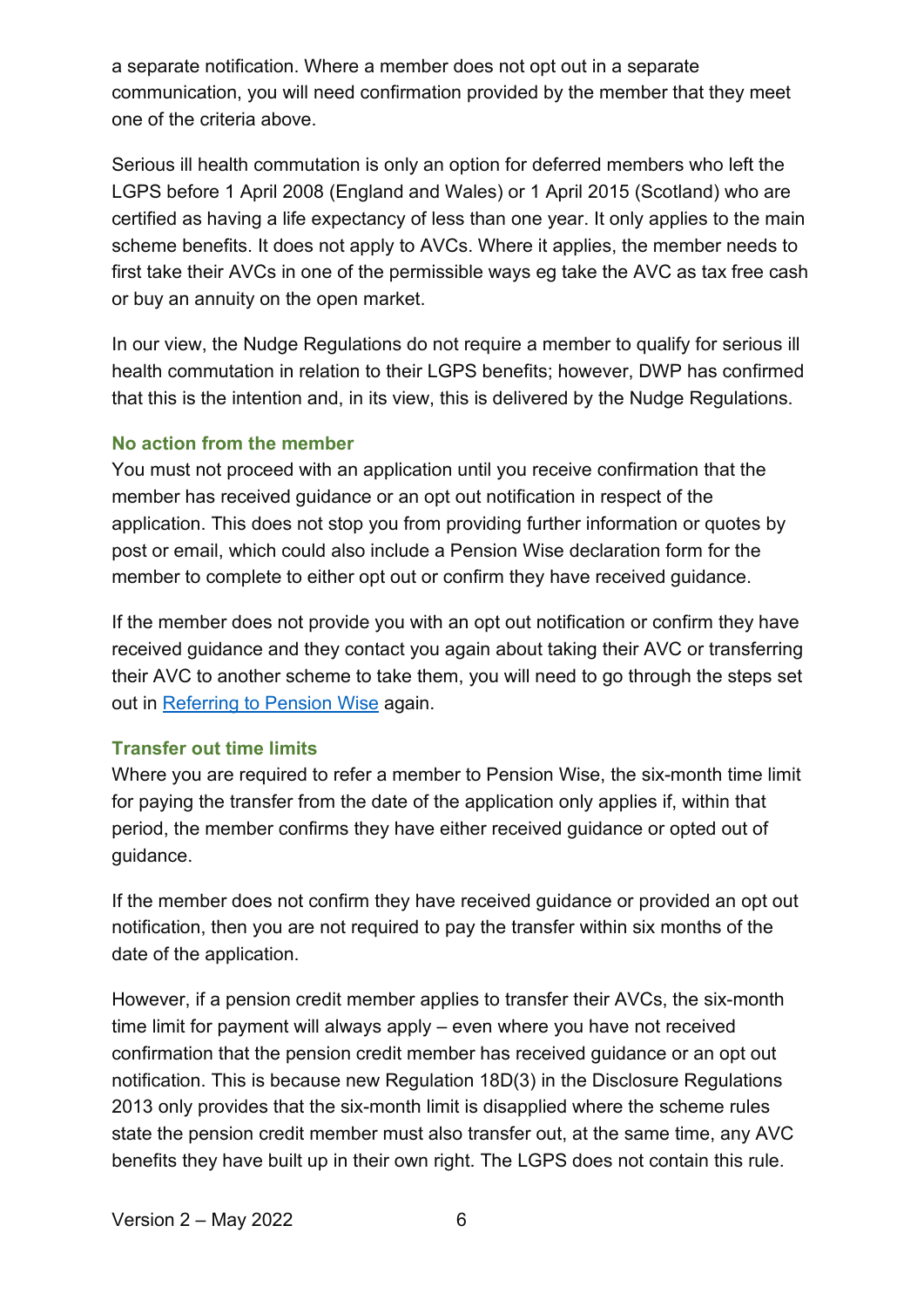DWP has confirmed that this is unintentional. It is an error in the drafting of the regulations. They are speaking with TPR about a possible extension to the time limit in the very few cases where this will apply.

### <span id="page-6-0"></span>**New record keeping requirements**

Where you are required to refer a member to Pension Wise you must keep a record of:

- confirmation that a member has received guidance from Pension Wise in relation to an application – we understand Pension Wise will email the member to confirm that an appointment has taken place and provide a summary of the guidance.
- the opt out notification in relation to an application
- confirmation provided by the member that they do not need to opt out in a separate communication.

The Nudge Regulations provide that you can accept verbal or written confirmation of the above. We also recommend that you keep a record of the confirmation if a member informs you one of the [Exemptions](#page-3-0) applies. The Nudge Regulations do not specify how long you are required to keep the records for.

# <span id="page-6-1"></span>**Frequently asked questions**

### **When does the requirement to refer members to Pension Wise start?**

From 1 June 2022. It applies when a member applies to take their AVCs or makes contact about taking payment of or transferring their AVCs.

It applies if you receive the application or communication on or after 1 June 2022, even if the date of retirement is before 1 June 2022.

It does not apply if you receive the application or communication before 1 June 2022 and the date of payment or retirement is after 1 June 2022.

You must also refer members to Pension Wise in the wake-up pack. The wake-up pack must be provided to members at least four months before their specified retirement date or normal pension age, whichever is earliest.

# **Do the Nudge Regulations apply in all cases where a member applies to take, or makes contact about taking, their AVCs?**

Yes. They also apply when you contact a member about taking their AVCs eg as part of the wake up journey.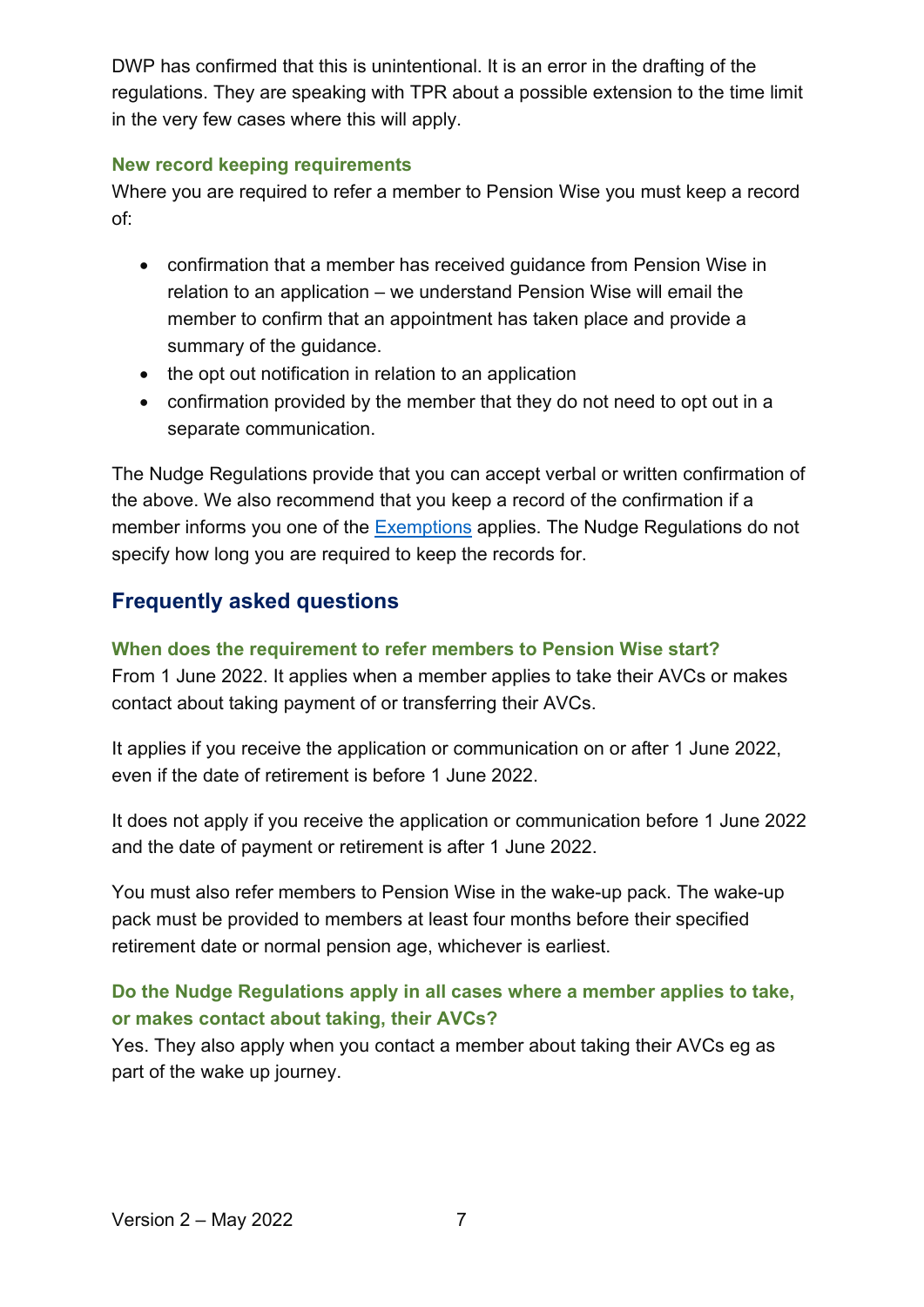### **When do the Nudge Regulations apply to transferring AVCs?**

In practice we think it is unlikely you will need to refer members to Pension Wise when they apply to transfer their AVCs. You are only required to refer to Pension Wise when:

- the member is age 50 or over
- the member is transferring with the intention of accessing their AVCs as flexible benefits in the receiving scheme
- the receiving scheme is **not** a personal or stakeholder pension that is regulated by the FCA – these schemes are required to provide the Stronger Nudge under FCA rules.
- the receiving scheme has not offered to refer the member to Pension Wise in relation to the application.

We think it is unlikely that a member will transfer their AVCs to an occupational pension scheme for any other reason than to consolidate. Some occupational pension schemes do provide for the payment of AVCs before payment of main scheme benefits. So technically, it is possible for a member to transfer their AVC to an AVC arrangement linked to an occupational pension scheme with the intention of taking payment of the AVCs.

Group personal pensions and self-invested personal pensions both fall within the definition of a personal pension. Therefore, there is no requirement to refer to Pension Wise when a member transfers their AVCs to one of these schemes.

We understand this outcome is line with the policy intention.

**What does transferring with the intention of accessing flexible benefits mean?** Regulation 18(C)(3)(b) of the Nudge Regulations provides there is no requirement to refer to Pension Wise on transferring where 'receiving [flexible benefits](https://perspective.info/documents/si-20132734/#si-20132734-li-2.1.27) is not the purpose, or one of the purposes, of the application'.

[DWP's response to the consultation](https://www.gov.uk/government/consultations/stronger-nudge-to-pensions-guidance/outcome/government-response-stronger-nudge-to-pensions-guidance) also confirms that where members are consolidating or transferring without the intention of accessing flexible benefits you do not need to refer them to Pension Wise.

DWP has confirmed that it is up to each administering authority to decide in what timeframe they expect someone to access their flexible benefits in the receiving scheme. We think it would be reasonable to apply the exemption when a member transfers their AVC with the intention of accessing it within three months. We think this is most likely to happen when a member wishes to take their AVC in one of the ways that is not available to them in the LGPS eg to take flexi access drawdown.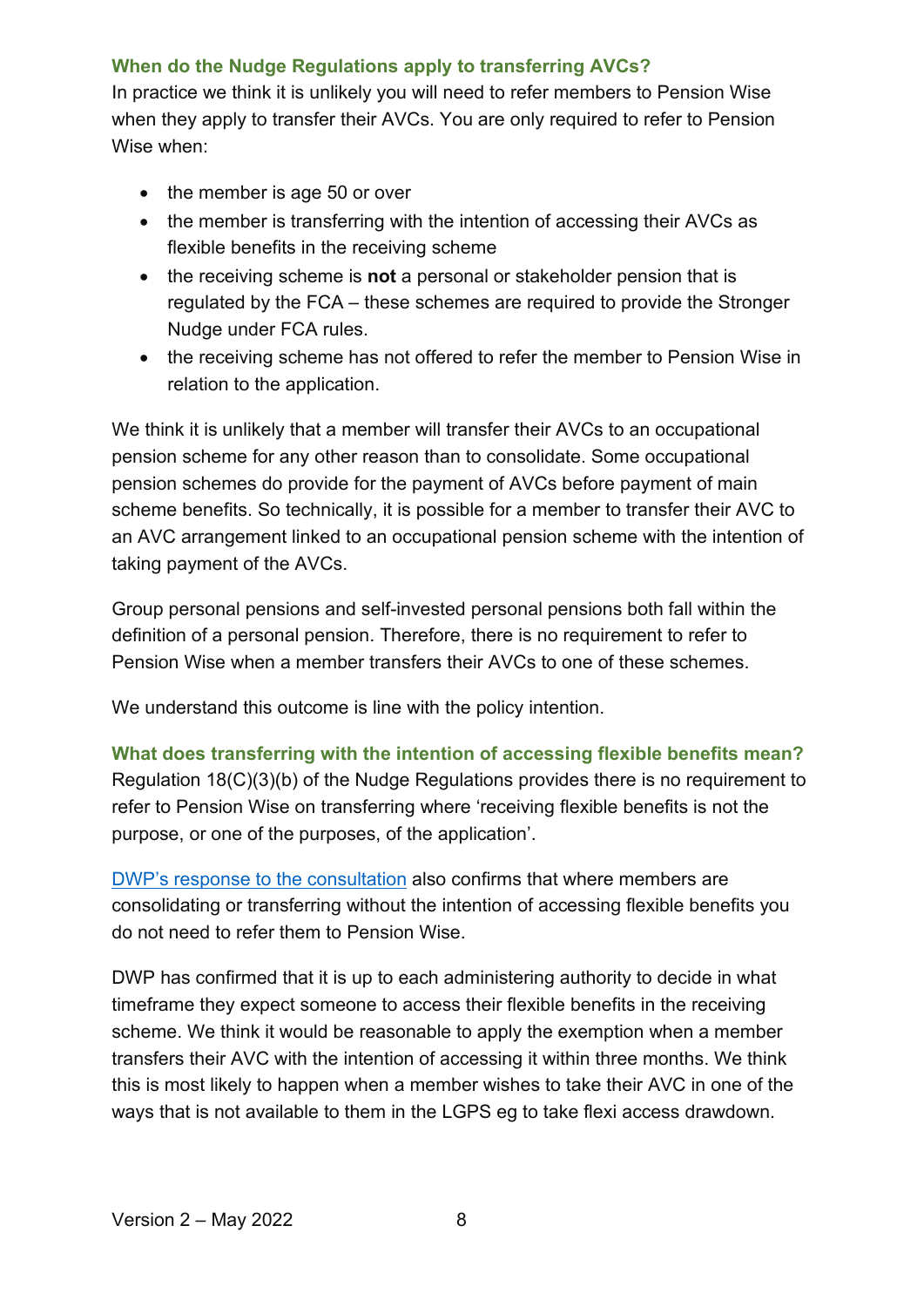# **Does the requirement to refer replace the requirement to signpost to Pension Wise?**

Yes. Where you are required to refer a member to Pension Wise, it replaces the requirement to signpost members to Pension Wise.

### **What will the guidance provided by Pension Wise cover?**

We understand the quidance will only cover the six options available to ordinary defined contribution (DC) members - most of which will not be applicable to LGPS members unless they transfer their AVC to another provider.

We have raised our concerns with DWP and DLUHC that LGPS members may be provided with information that is not appropriate. DWP has confirmed that it would be reasonable for you to include the information below when you refer members to Pension Wise:

- a list of the options that Pension Wise will discuss with them and set out which ones don't apply
- confirmation that Pension Wise will not be able to discuss the options available to them in the LGPS
- it is possible the Pension Wise adviser will refer them to the pensions arm of MoneyHelper
- they may wish to contact MoneyHelper for advice in any event, as they can provide help on their LGPS pension as well as their AVC.

The six options Pension Wise discusses are:

- 1. Retire later or delay taking your pension pot
- 2. Get a guaranteed retirement income (annuity)
- 3. Get a flexible retirement income (pension drawdown)
- 4. Taking your pension as a number of lump sums
- 5. Take your whole pension in one go
- 6. Mix your options.

### **Are we still required to provide a risk warning?**

Yes. The risk warning should be provided with the application form or any other method that allows the member to take payment of their AVC plan. The risk warning tells the member about the risks associated with the options offered in the LGPS. We recommend that you ask members to sign a declaration to confirm they have read the risk warning.

We have updated the template generic risk warning (England and Wales).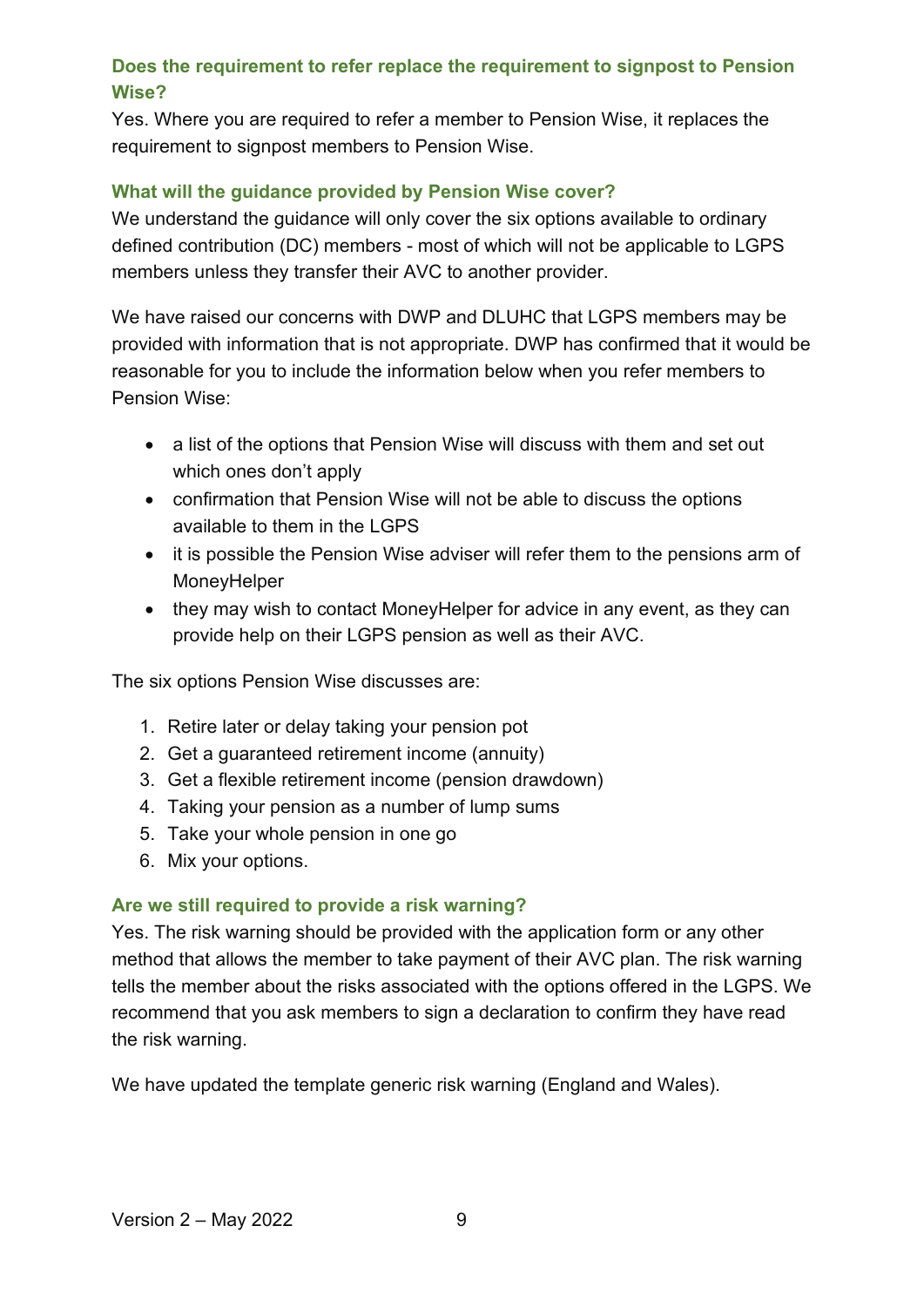### **Does the requirement to signpost members to Pension Wise still apply in some cases?**

Yes. The requirement to signpost still applies unless it is replaced by the requirement to refer to Pension Wise.

#### **What is the difference between signposting and referring to Pension Wise?**

Signposting only requires you to inform the member that pensions guidance is available, that it is free and impartial, how to access it etc. You do not need to confirm that members have accessed guidance or opted out of accessing it before proceeding with an application.

Referring requires you to carry out the steps in [Referring to Pension Wise.](#page-2-1)

# **Can an AVC application form be included with a letter informing the member of their options at retirement?**

In our view, yes. There is nothing preventing you from including the application form with the AVC options letter, as well as the information set out in the section Referring [to Pension Wise,](#page-2-1) the risk warning and the Pension Wise declaration form.

However, [the Pensions Regulator's guidance on the Stronger Nudge](https://www.thepensionsregulator.gov.uk/en/document-library/scheme-management-detailed-guidance/communications-and-reporting-detailed-guidance/6-communicating-and-reporting) recommends that you do not send out an application form for any options when you refer members to Pension Wise. They recommend this as best practice – it is not a legal requirement.

It will be up to each administering authority to decide their own approach. You may wish to consider how appropriate Pension Wise guidance is going to be as part of the decision-making process.

### **What resources will the LGA provide to assist administering authorities?**

In the short term we have provided a 'Getting guidance about your AVC options' document for you to insert with your relevant AVC letters. This will meet the legal requirement to refer a member to guidance, where it applies. The document includes a Pension Wise declaration form for the member to confirm if they have accessed guidance or are opting out of guidance. We have also updated the template risk warning (England and Wales).

In the longer term we will update the AVC technical guide and template letters (England and Wales) and assess if any other documents are needed. Scottish authorities will need to check with their AVC providers that they are able to meet the new requirements.

As confirmed in the [When a separate opt out notification is not required](#page-4-0) section, we will update the AVC transfer discharge forms in due course.